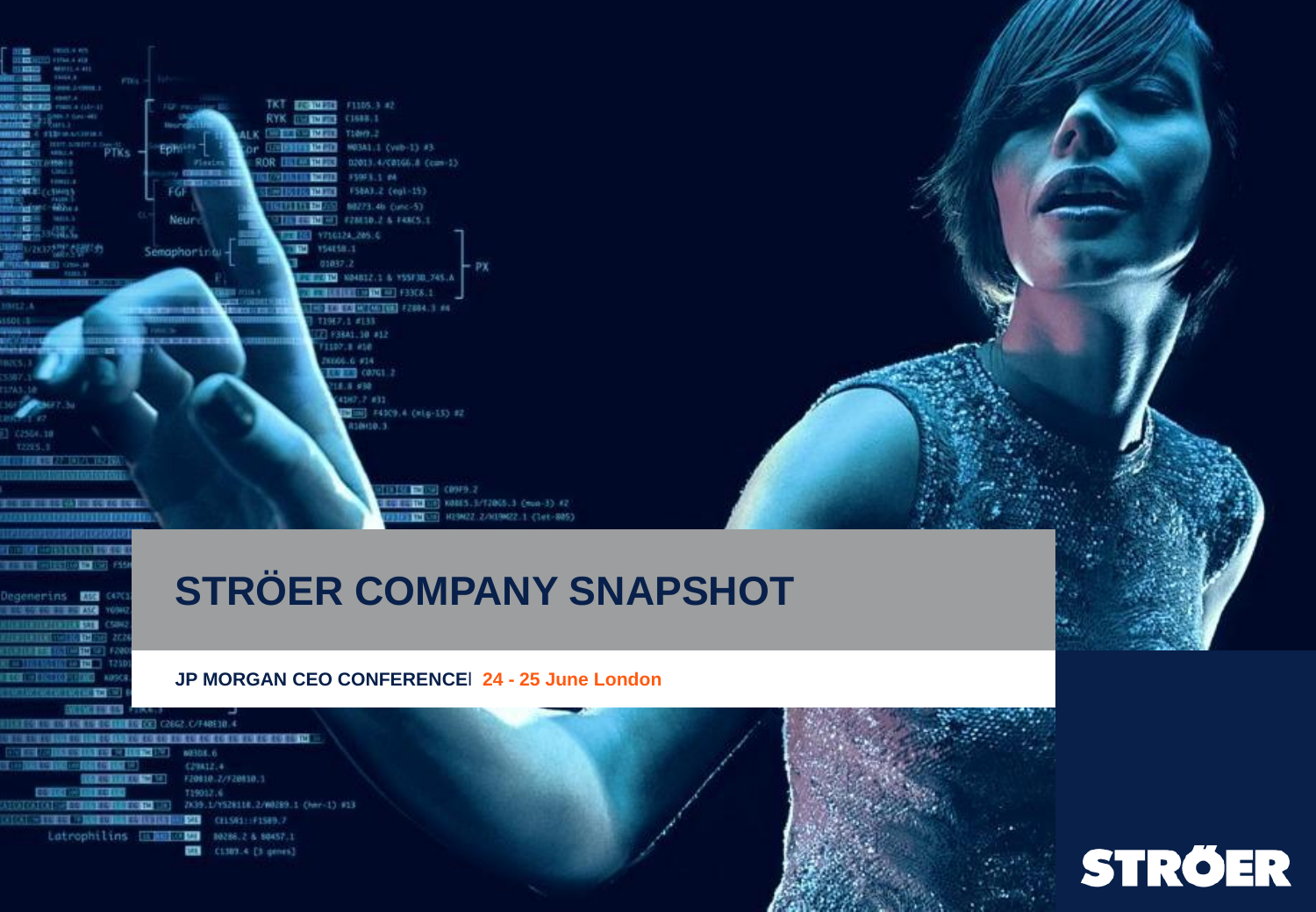#### **Strong Player in its Core Markets Strong player in its core markets**



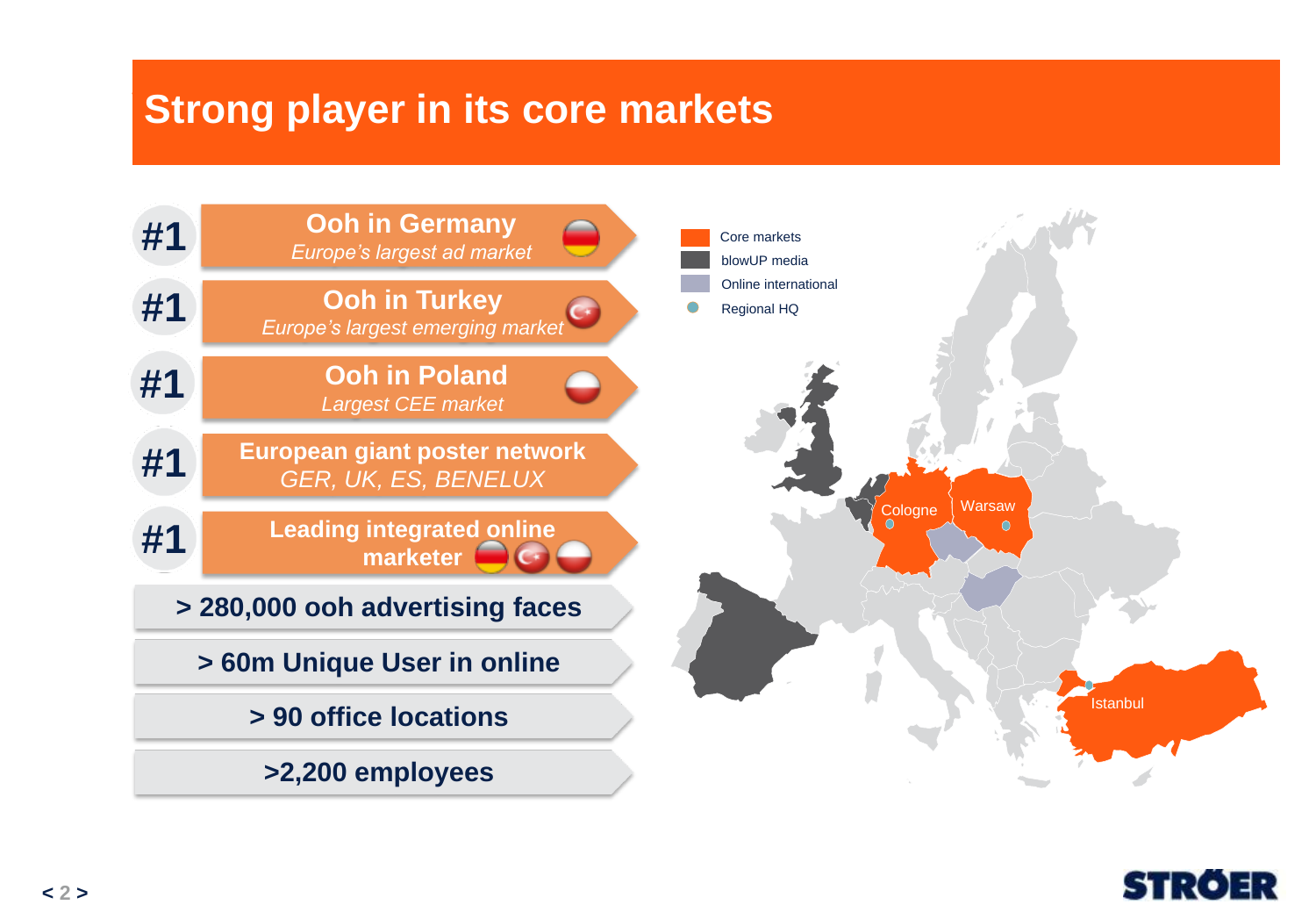#### **Ströer 3.0: Platform for Sustainable Growth in the Digital Age Ströer 3.0: Platform for growth in the digital age**



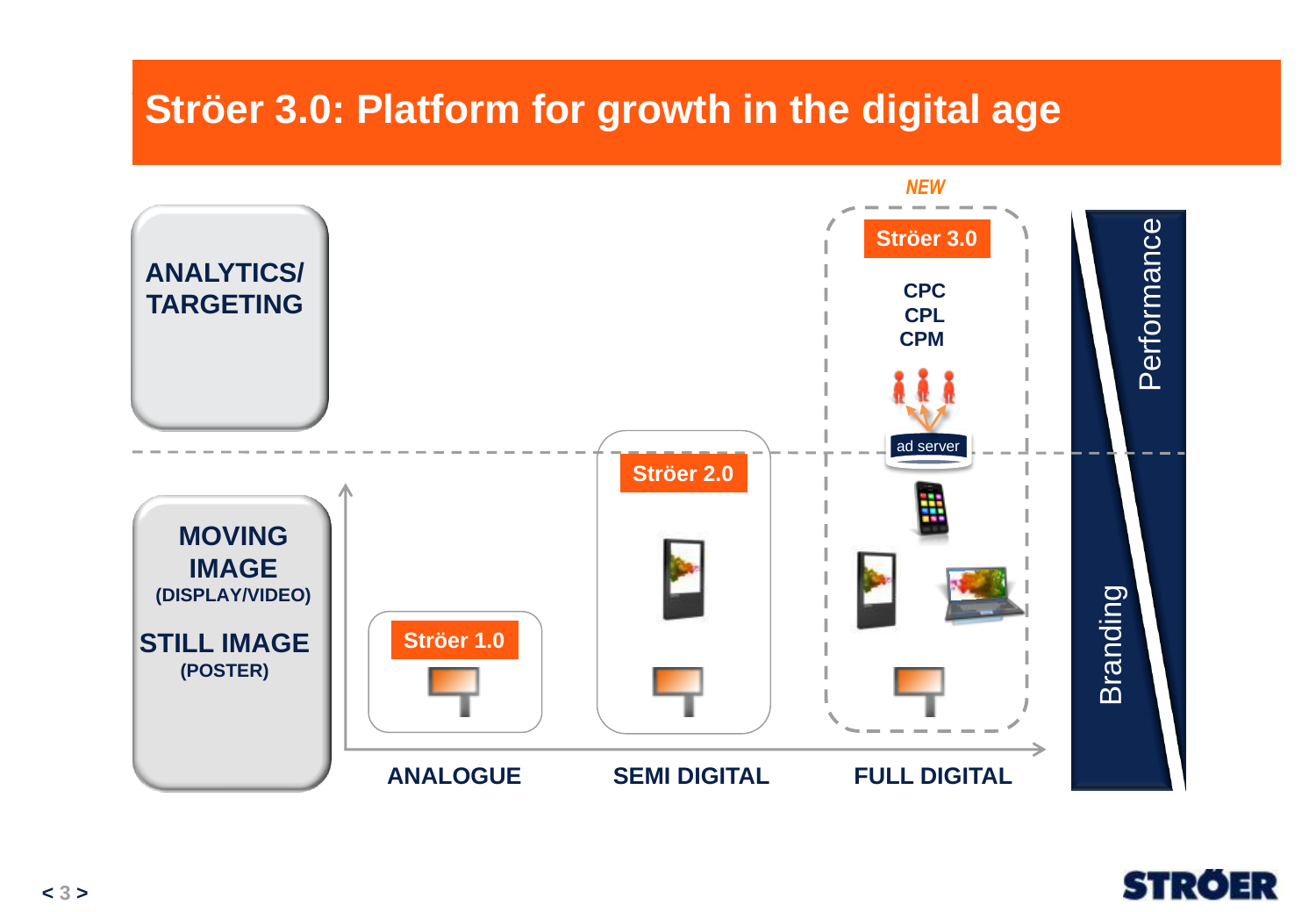## **Ströer Germany: Strong market leader**



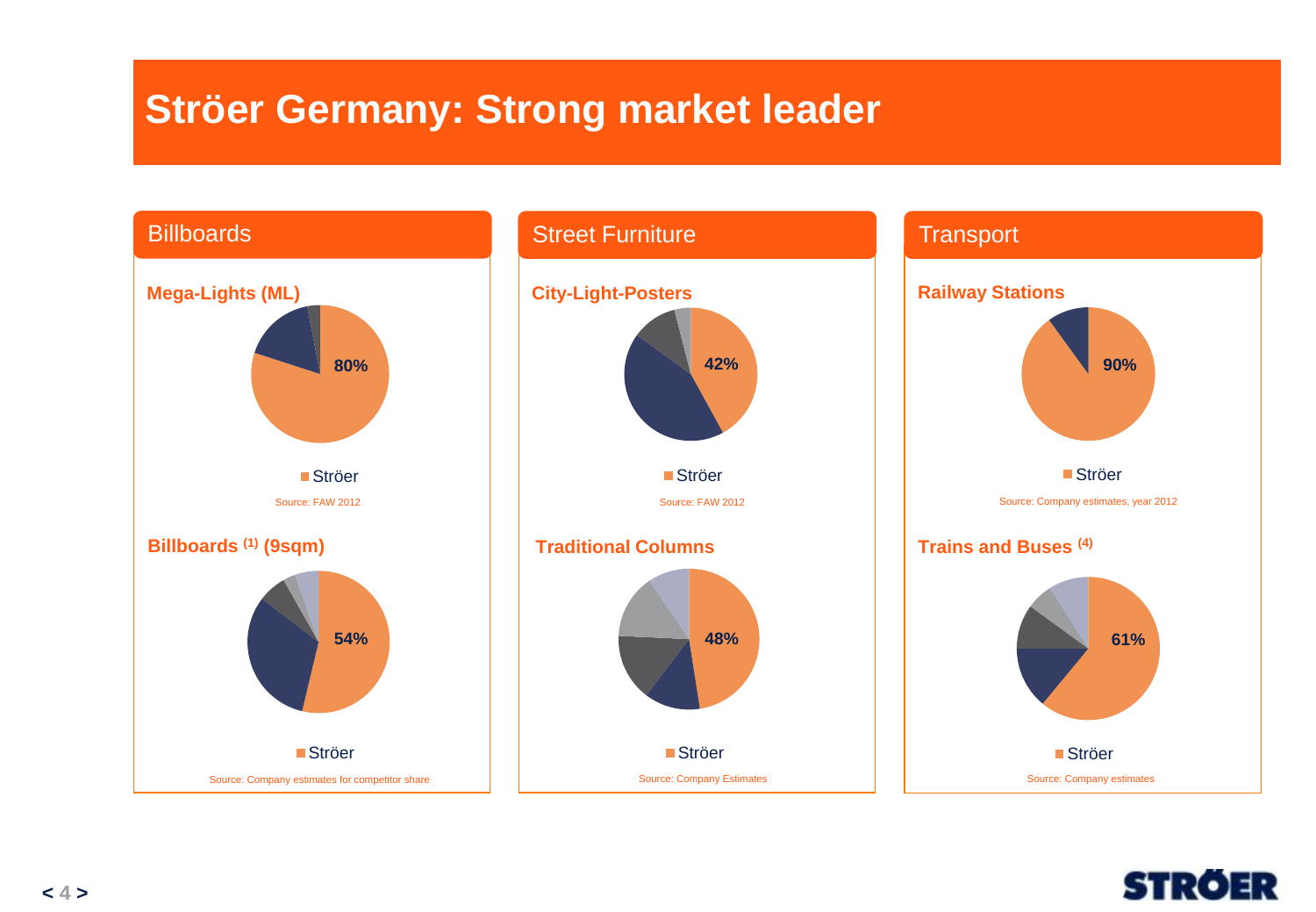#### **Ströer Turkey – Competition & Market Ströer Turkey: Strong market position**



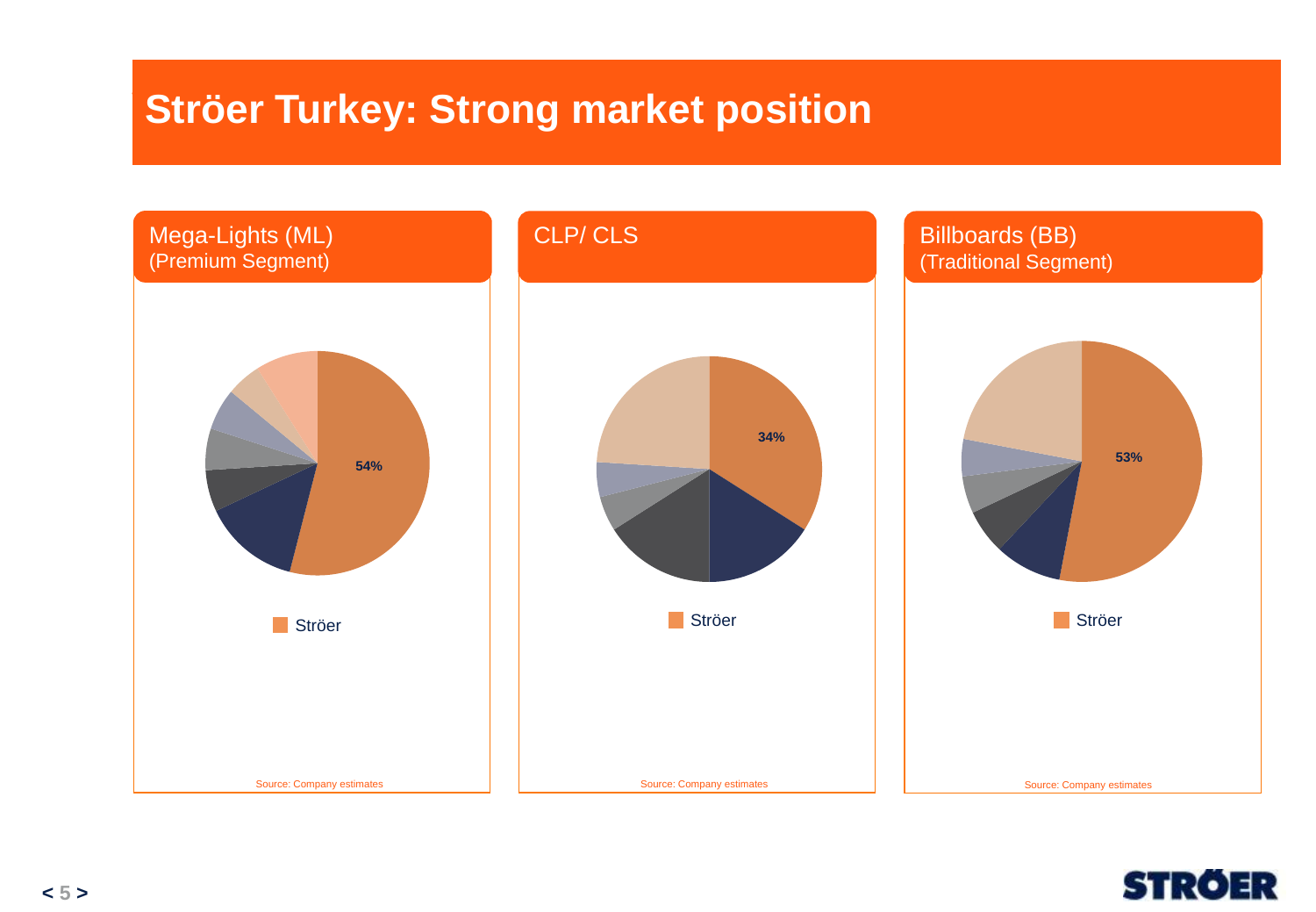## **Ströer Digital: Leading market position from the start**

#### **UNIQUE USERS\* PER MONTH OCTOBER (AGOF\*\*)**



- Strong Inventory of around 300 Websites in Germany
- ~31 m unique users
- ~53% reach
- ~1.5 bn page impressions
- Latest new websites juraforum.de, weblogit.net, zapitano.de, touchscore.de, combined unique users of 1.5m

affiliation of leading online marketers in Germany

#### **PUBLISHERS BY SEGMENT**

\*\*\* BusinessAD





Individuals who have visited a Web site (or network)

<sup>\*\*</sup> Source: AGOF internet facts 10-2013, The Arbeitsgemeinschaft Online Forschung,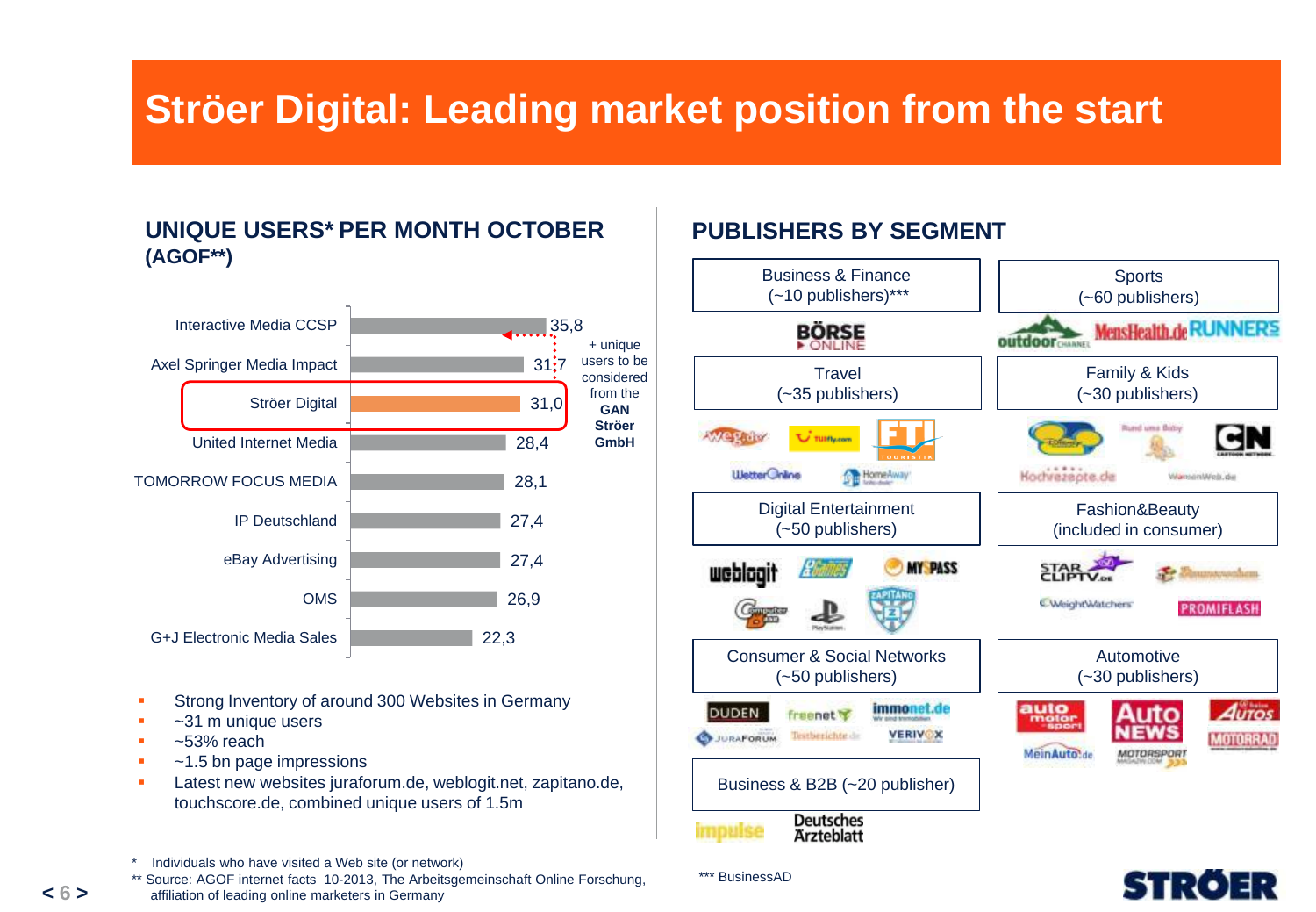### **Ströer's unique tech backbone improves traffic monetarisation**



**5** Central data centre

- **1** Each entity defines proprietary functionalities.
- Exchange of information via API interfaces. **2**
- Central frontend allows vertical bookings and centralized reporting across all **3**
- entities. **4**
- New functionalities will be provided centrally and can be used in each entity. All data and services will be hosted in one central data centre backbone. **5**

#### 40 Engineers in Czech Rep. **LAdservingl** 20 Engineers in Berlin [Targeting, Data, Mobile] Fully dedicated Tech Stack

- 40 Engineers in New Zealand [Frontend]
- 

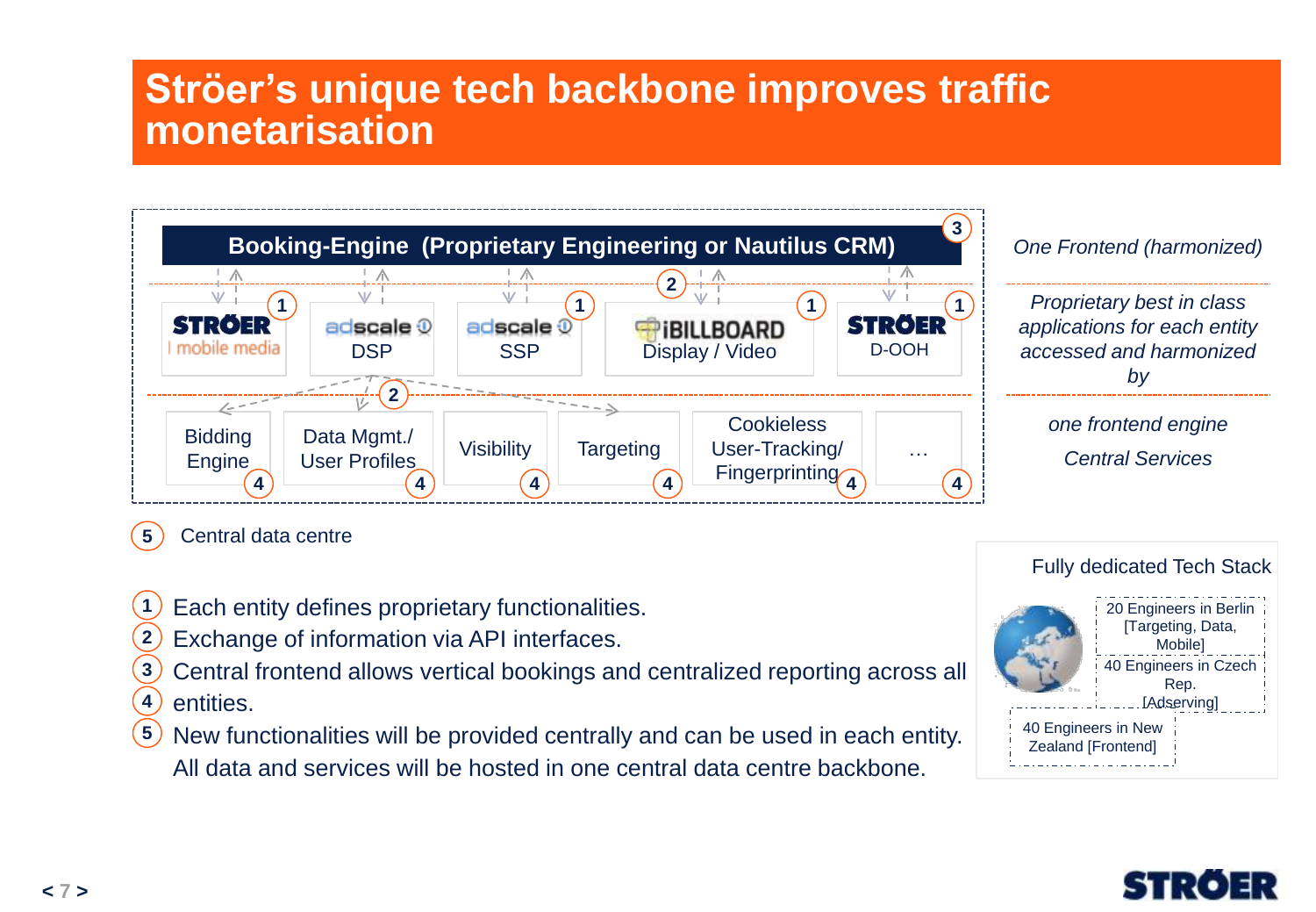#### **Ströer Digital: Hnique** Fullo *B*ughan omquery füng meghated saled **Ströer Digital: Uniquely fully integrated sales house**



| <b>Premium Sales: Display &amp; Special Ads</b>                                                                          |                        |                                  |                           | <b>Video</b>                                  |                                                               |                     | <b>Mobile</b>                 |  |
|--------------------------------------------------------------------------------------------------------------------------|------------------------|----------------------------------|---------------------------|-----------------------------------------------|---------------------------------------------------------------|---------------------|-------------------------------|--|
| businessAD<br><b>STRÖER</b> I digital media<br><b>N STROER</b><br><b>TTIS STROER</b><br><b>Concept &amp; Event Sales</b> |                        |                                  | <b>STRÖER</b>   primetime |                                               | <b>STRÖER</b> I mobile media                                  |                     |                               |  |
| <b>Content Channels</b>                                                                                                  |                        | <b>Digital</b>                   |                           | Desktop Video<br>Tablet Video<br>Mobile-Video | Video<br>Syndication &<br>Youtube MCN<br><sup>©</sup> tubeone | Mobile<br>Campaigns | Location-based<br>Advertising |  |
| Automotive                                                                                                               | eCommerce              | Lifestyle                        | Finance                   |                                               |                                                               |                     |                               |  |
| Energy &<br>Telco                                                                                                        | Family & Kids          | Health &<br><b>Active Living</b> | B <sub>2</sub> B          |                                               | Public Video & Multiscreen-<br>Packaging                      |                     | Crossmedia-Packaging          |  |
| News &<br>Entertainment                                                                                                  | <b>Social Networks</b> | <b>Sports</b>                    | Travel                    |                                               |                                                               |                     |                               |  |

#### **Platform & Technology: Reach & Target groups**

adscale  $\mathcal{D}$ 

- AdExchange; DSP & SSP-Functionalities
- Real Time Bidding & Targeting



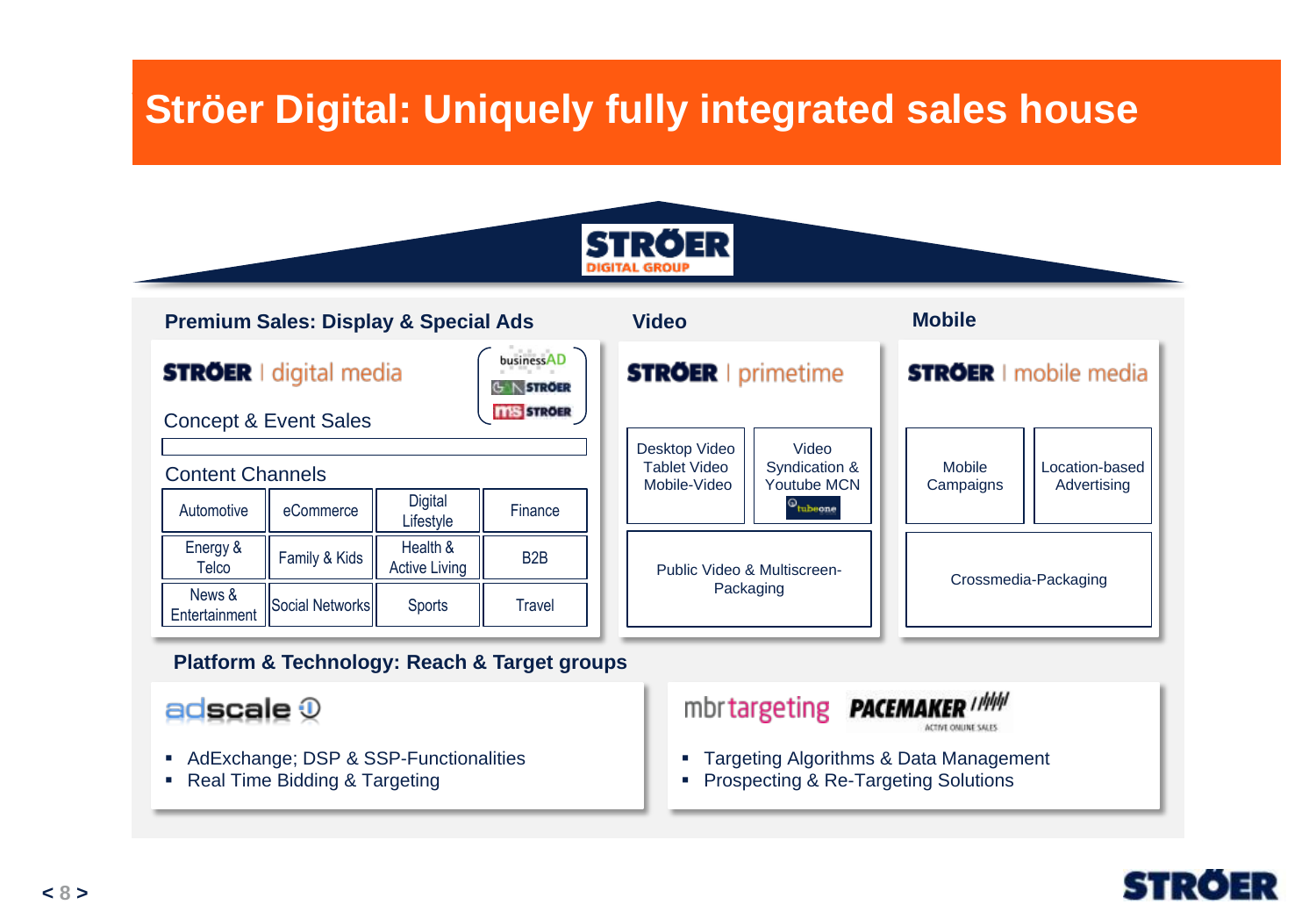### **tubeone NETWORKS: Goal for 2014**

# Germany's No.1 star network



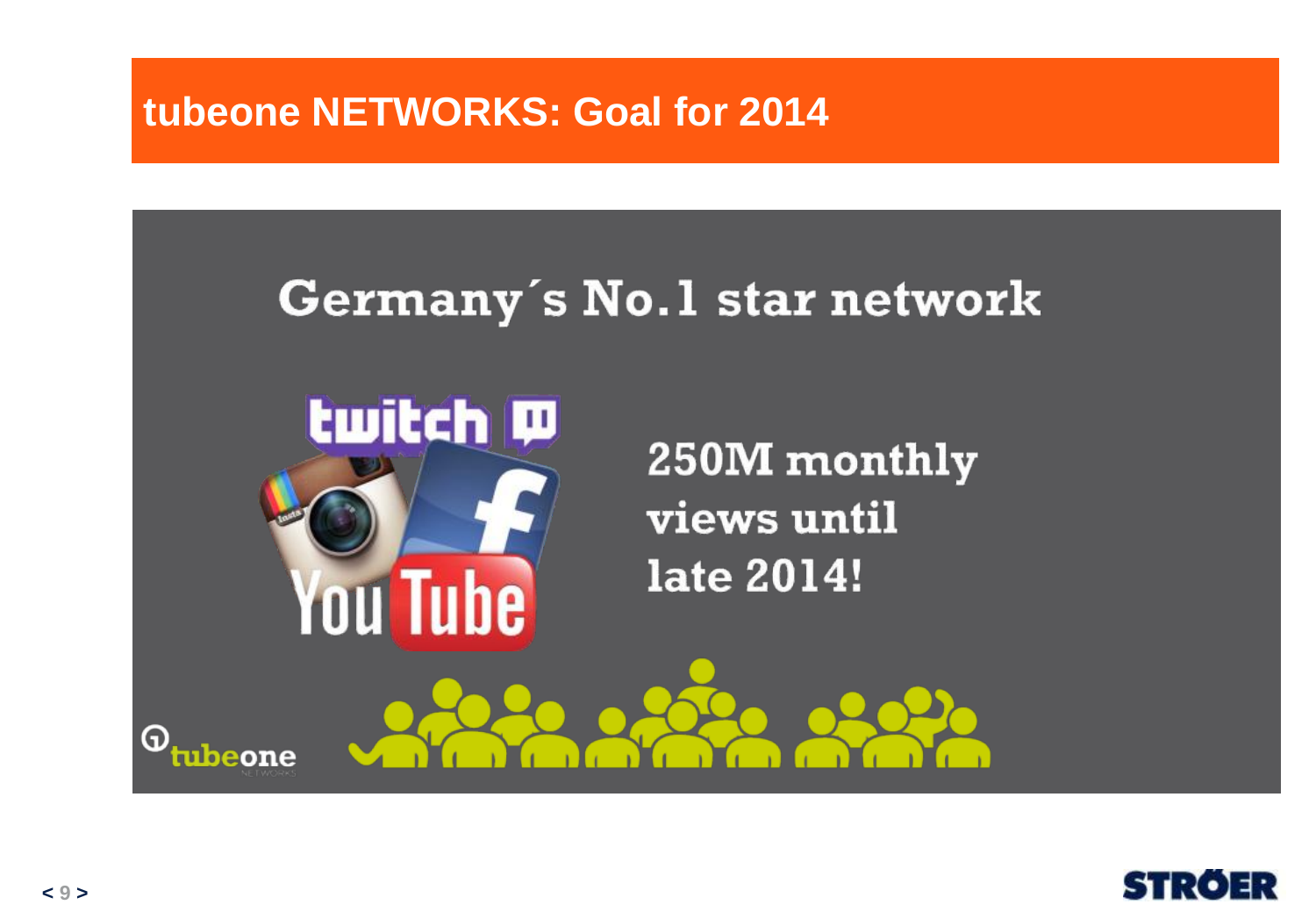For the second quarter of 2014, we expect a mid to high single digit percentage organic revenue growth rate, and reported revenue in the low teens